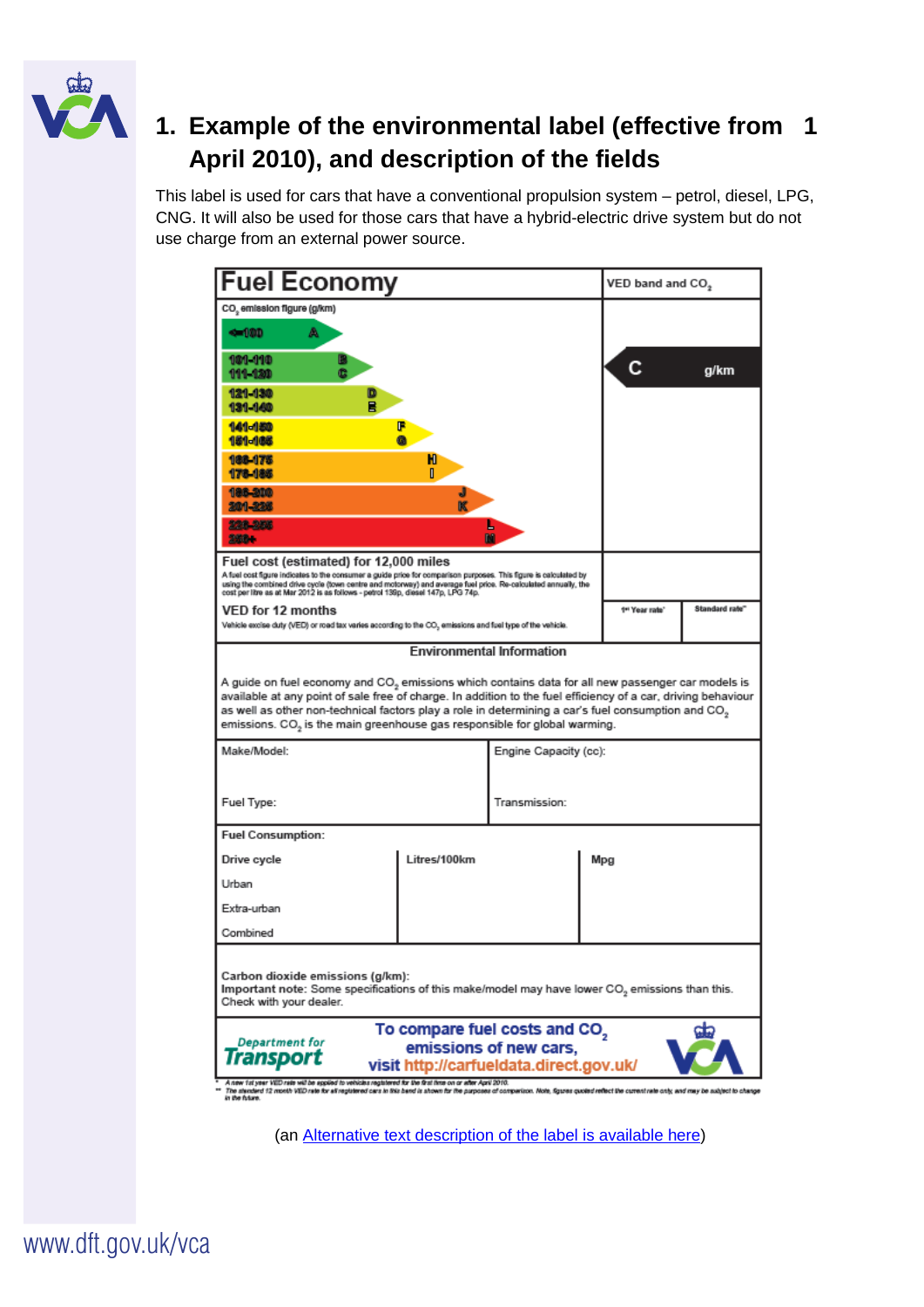

### **Description of the fields**



Cars are taxed according to the level of Carbon Dioxide (CO2) produced and arranged into thirteen bands - each assigned a letter of the alphabet. The actual CO2 value of the car on display will be shown in the black box to the right and correspond to one of those bands.

| Fuel cost (estimated) for 12,000 miles                                                                                                                                                                                                                                                                                |                            |                |
|-----------------------------------------------------------------------------------------------------------------------------------------------------------------------------------------------------------------------------------------------------------------------------------------------------------------------|----------------------------|----------------|
| A fuel cost figure indicates to the consumer a quide price for comparison purposes. This figure is calculated by<br>using the combined drive cycle (town centre and motorway) and average fuel price. Re-calculated annually, the<br>cost per litre as at Mar 2012 is as follows - petrol 139p, diesel 147p, LPG 74p. |                            |                |
| VED for 12 months                                                                                                                                                                                                                                                                                                     | 1 <sup>st</sup> Year rate' | Standard rate" |
| Vehicle excise duty (VED) or road tax varies according to the CO <sub>2</sub> emissions and fuel type of the vehicle.                                                                                                                                                                                                 |                            |                |
| For descended befores atten                                                                                                                                                                                                                                                                                           |                            |                |

**The fuel cost of driving 12,000 miles** - is calculated using the combined fuel consumption figure and the respective average fuel figures published in the VCA annual publication 'New Car Fuel Consumption and Emission Figures'. The fuel figures used are those published by the Department of Trade and Industry in March each year. There are many changes to fuel prices during the course of a year, as well as many regional variations. For this reason, the average figure is used, which ensures a level playing field for comparison purposes.

The fuel costs are calculated as follows:

12000 x A x 4.546 / B

A = The current cost per litre of petrol, diesel or LPG (as applies to the car), e.g. .£1.39, £1.47 or £0.74 B = The imperial combined fuel consumption figure (MPG) 4.546 = The figure for conversion of litres to imperial gallons

**The VED for 12 months -** Vehicle Excise Duty (VED) – more commonly known as 'Road Tax' or 'Road Fund licence'. The "1<sup>st</sup> year rate" is the amount of VED that will be due for the very first year following registration. In subsequent years, the "Standard rate" will apply. The currently applicable tax rates can be found here: https://www.gov.uk/vehicle-tax-rate-tables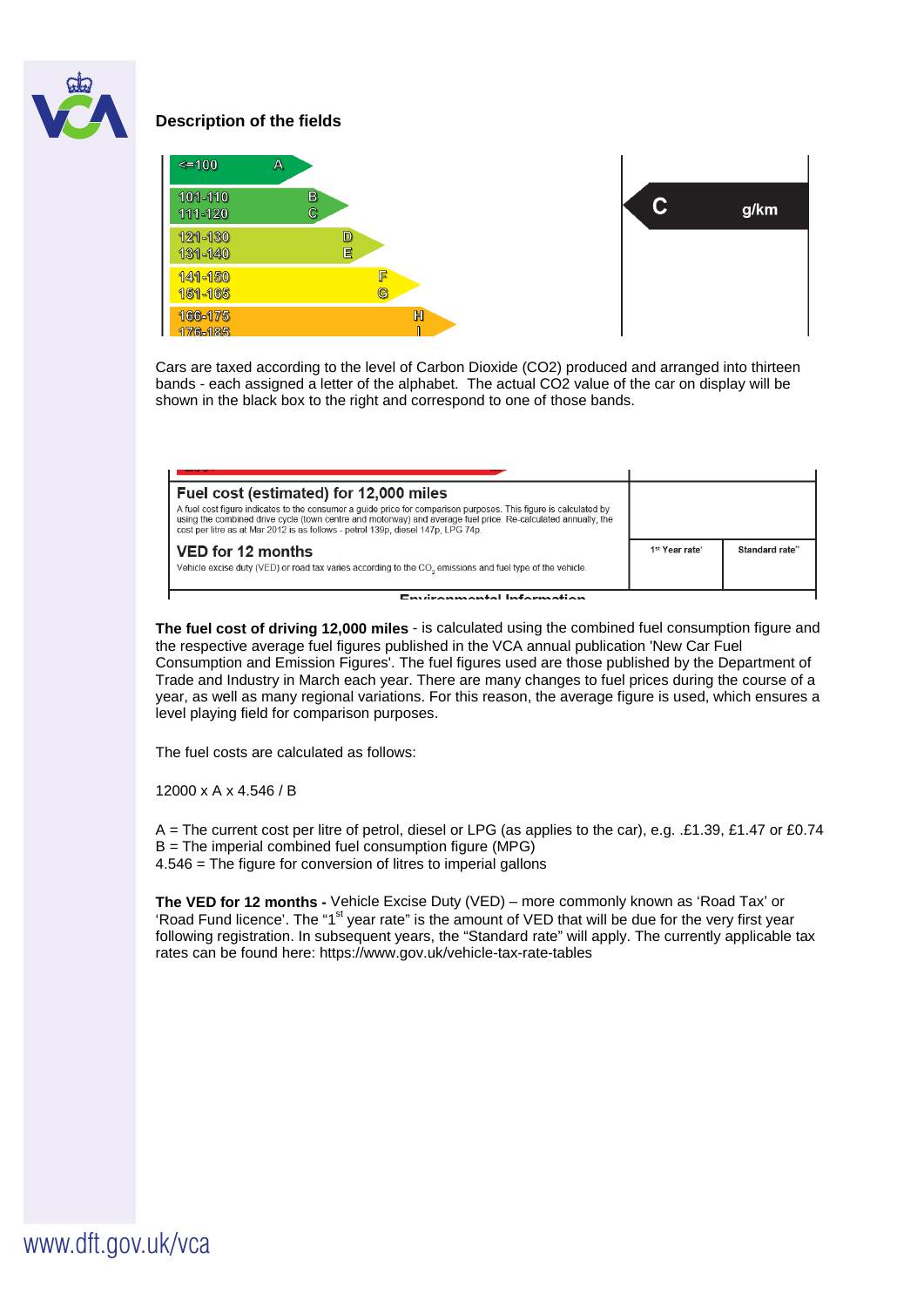

| Make/Model:              |              | Engine Capacity (cc): |            |  |
|--------------------------|--------------|-----------------------|------------|--|
| Fuel Type:               |              | Transmission:         |            |  |
| <b>Fuel Consumption:</b> |              |                       |            |  |
| Drive cycle              | Litres/100km |                       | <b>Mpg</b> |  |
| Urban                    |              |                       |            |  |
| Extra-urban              |              |                       |            |  |
| Combined                 |              |                       |            |  |
|                          |              |                       |            |  |

#### Carbon dioxide emissions (g/km):

Important note: Some specifications of this make/model may have lower CO<sub>2</sub> emissions than this. Check with your dealer.

Note that this is the mandatory section of the label, as set out in "The Passenger Car (Fuel consumption and CO2 Emissions Information) Regulations 2001 (as amended)"

**Make /Model –** the make is usually the name of the manufacturer. Only cars built by manufacturers to European M1 standards will need to display a label. They do not include makers of low-volume cars, or those that build 4 wheeled 'L' class vehicles. Model definitions are taken from the EC Type Approval documentation, so may differ slightly from final commercial descriptions that include trim levels.

**Engine capacity (cc)** – often referred to as the engine size in cubic centimetres (cc)

**Fuel-type -** mainly petrol and diesel, although a number of cars powered by alternative fuels will also use this label including:

- CNG car that runs on Compressed Natural Gas.
- LPG car that runs on Liquified Petroleum Gas.
- Hybrid-electric, Petrol electric or Diesel electric all terms used to describe a car using both a traditionally fuelled engine and stored electrical energy produced on board the vehicle to propel the car. Hybrid – a term used to describe any car that will run on both stored electricity, and energy provided by an internal combustion engine. Note there is a separate label for cars that use a hybrid-electric drive system which can take some of its charge from an external power source.

**Transmission –** is the car a 'Manual' or 'Automatic'.

#### **Fuel consumption**

**Urban drive cycle -** The urban test cycle is carried out in a laboratory at an ambient temperature of twenty degrees celsius to thirty degrees celsius on a rolling road from a cold start, i.e. the engine has not run for several hours. The cycle consists of a series of accelerations, steady speeds, decelerations and idling. Maximum speed is 31 mph (50 km/h), average speed 12 mph (19 km/h) and the distance covered is 2.5 miles (4 km). The Mpg figure is a conversion of the metric results.

**Extra-urban fuel consumption -** The extra-urban cycle is conducted immediately following the urban cycle and consists roughly half steady speed driving and the remainder accelerations, decelerations and some idling. Maximum speed is 75 mph (120 km/h),

## www.dft.gov.uk/vca